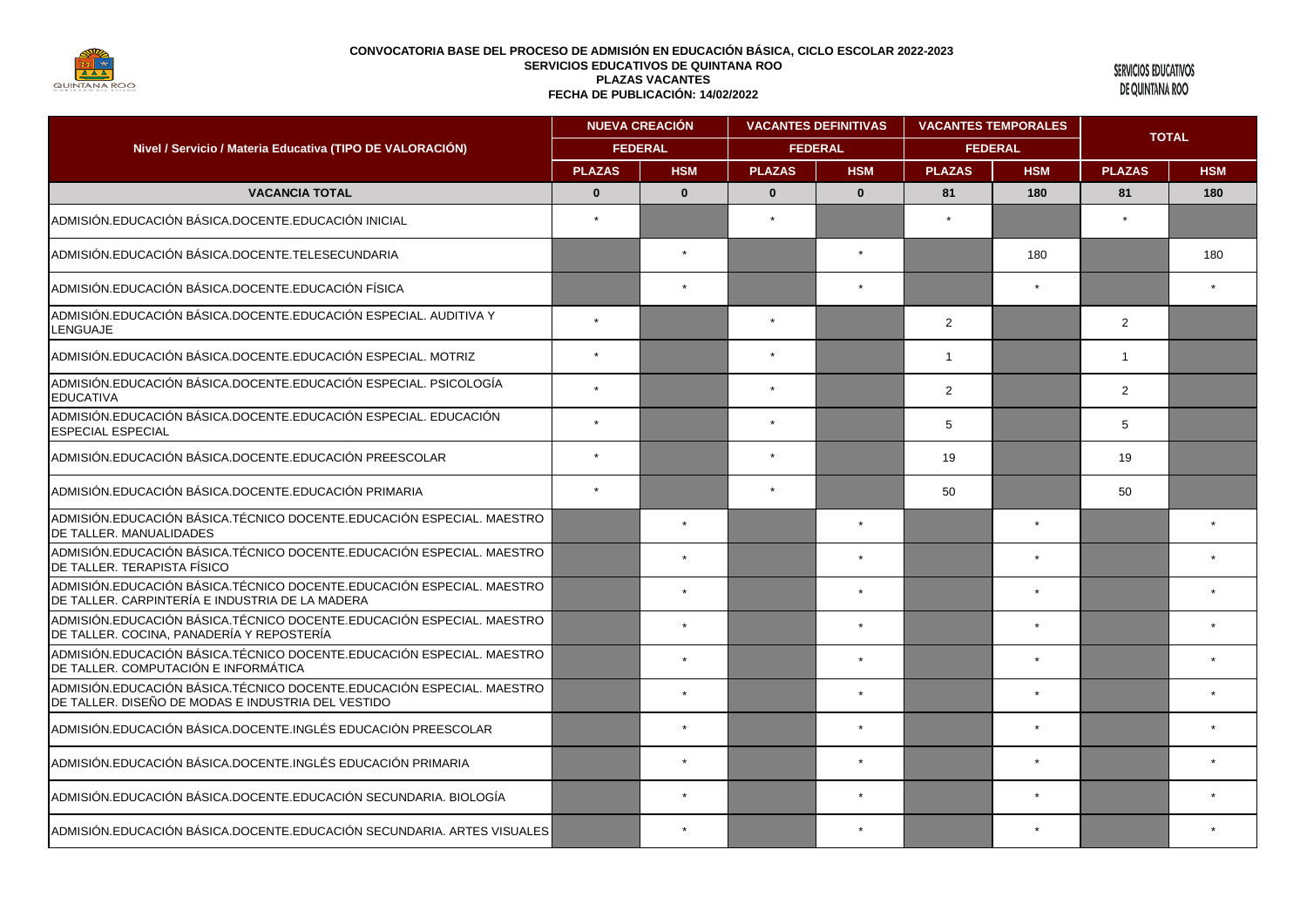

SERVICIOS EDUCATIVOS DE QUINTANA ROO

| Nivel / Servicio / Materia Educativa (TIPO DE VALORACIÓN)                                                         | <b>NUEVA CREACIÓN</b><br><b>FEDERAL</b> |         | <b>VACANTES DEFINITIVAS</b><br><b>FEDERAL</b> |         | <b>VACANTES TEMPORALES</b><br><b>FEDERAL</b> |           | <b>TOTAL</b> |  |
|-------------------------------------------------------------------------------------------------------------------|-----------------------------------------|---------|-----------------------------------------------|---------|----------------------------------------------|-----------|--------------|--|
|                                                                                                                   |                                         |         |                                               |         |                                              |           |              |  |
| ADMISIÓN.EDUCACIÓN BÁSICA.DOCENTE.EDUCACIÓN SECUNDARIA. DANZA                                                     |                                         | $\star$ |                                               | $\star$ |                                              | $\star$   |              |  |
| ADMISIÓN.EDUCACIÓN BÁSICA.DOCENTE.EDUCACIÓN SECUNDARIA. MÚSICA                                                    |                                         | $\star$ |                                               |         |                                              |           |              |  |
| ADMISIÓN.EDUCACIÓN BÁSICA.DOCENTE.EDUCACIÓN SECUNDARIA. TEATRO                                                    |                                         | $\star$ |                                               | $\star$ |                                              | $\star$   |              |  |
| ADMISIÓN.EDUCACIÓN BÁSICA.DOCENTE.EDUCACIÓN SECUNDARIA. ESPAÑOL                                                   |                                         | $\star$ |                                               |         |                                              |           |              |  |
| ADMISIÓN.EDUCACIÓN BÁSICA.DOCENTE.EDUCACIÓN SECUNDARIA. FÍSICA                                                    |                                         | $\star$ |                                               |         |                                              | $\star$   |              |  |
| ADMISIÓN.EDUCACIÓN BÁSICA.DOCENTE.EDUCACIÓN SECUNDARIA. FORMACIÓN<br>CÍVICA Y ÉTICA                               |                                         | $\star$ |                                               |         |                                              | $\bullet$ |              |  |
| ADMISIÓN.EDUCACIÓN BÁSICA.DOCENTE.EDUCACIÓN SECUNDARIA. GEOGRAFÍA                                                 |                                         | $\star$ |                                               |         |                                              |           |              |  |
| ADMISIÓN.EDUCACIÓN BÁSICA.DOCENTE.EDUCACIÓN SECUNDARIA. HISTORIA                                                  |                                         | $\star$ |                                               |         |                                              | $\star$   |              |  |
| ADMISIÓN.EDUCACIÓN BÁSICA.DOCENTE.EDUCACIÓN SECUNDARIA. INGLÉS                                                    |                                         | $\star$ |                                               |         |                                              |           |              |  |
| ADMISIÓN.EDUCACIÓN BÁSICA.DOCENTE.EDUCACIÓN SECUNDARIA. MATEMÁTICAS                                               |                                         | $\star$ |                                               |         |                                              | $\star$   |              |  |
| ADMISIÓN.EDUCACIÓN BÁSICA.DOCENTE.EDUCACIÓN SECUNDARIA. QUÍMICA                                                   |                                         | $\star$ |                                               |         |                                              |           |              |  |
| ADMISIÓN.EDUCACIÓN BÁSICA.DOCENTE.EDUCACIÓN SECUNDARIA. TECNOLOGÍAS.<br>CONFECCIÓN DEL VESTIDO E INDUSTRIA TEXTIL |                                         | $\star$ |                                               |         |                                              |           |              |  |
| ADMISIÓN.EDUCACIÓN BÁSICA.DOCENTE.EDUCACIÓN SECUNDARIA. TECNOLOGÍAS.<br>CREACIÓN ARTESANAL                        |                                         | $\star$ |                                               |         |                                              | $\star$   |              |  |
| ADMISIÓN.EDUCACIÓN BÁSICA.DOCENTE.EDUCACIÓN SECUNDARIA. TECNOLOGÍAS.<br>DISEÑO ARQUITECTÓNICO                     |                                         | $\star$ |                                               |         |                                              |           |              |  |
| ADMISIÓN.EDUCACIÓN BÁSICA.DOCENTE.EDUCACIÓN SECUNDARIA. TECNOLOGÍAS.<br>DISEÑO DE CIRCUITOS ELÉCTRICOS            |                                         | $\star$ |                                               |         |                                              | $\star$   |              |  |
| ADMISIÓN.EDUCACIÓN BÁSICA.DOCENTE.EDUCACIÓN SECUNDARIA. TECNOLOGÍAS.<br><b>DISEÑO DE ESTRUCTURAS METÁLICAS</b>    |                                         | $\star$ |                                               |         |                                              |           |              |  |
| ADMISIÓN.EDUCACIÓN BÁSICA.DOCENTE.EDUCACIÓN SECUNDARIA. TECNOLOGÍAS.<br>ADMINISTRACIÓN CONTABLE                   |                                         | $\star$ |                                               | $\star$ |                                              | $\star$   |              |  |
| ADMISIÓN.EDUCACIÓN BÁSICA.DOCENTE.EDUCACIÓN SECUNDARIA. TECNOLOGÍAS.<br>DISEÑO DE INTERIORES                      |                                         | $\star$ |                                               |         |                                              | $\star$   |              |  |
| ADMISIÓN.EDUCACIÓN BÁSICA.DOCENTE.EDUCACIÓN SECUNDARIA. TECNOLOGÍAS.<br><b>DISEÑO GRÁFICO</b>                     |                                         | $\star$ |                                               |         |                                              |           |              |  |
| ADMISIÓN.EDUCACIÓN BÁSICA.DOCENTE.EDUCACIÓN SECUNDARIA. TECNOLOGÍAS.<br>DISEÑO Y CONFECCIÓN DEL VESTIDO           |                                         | $\star$ |                                               |         |                                              |           |              |  |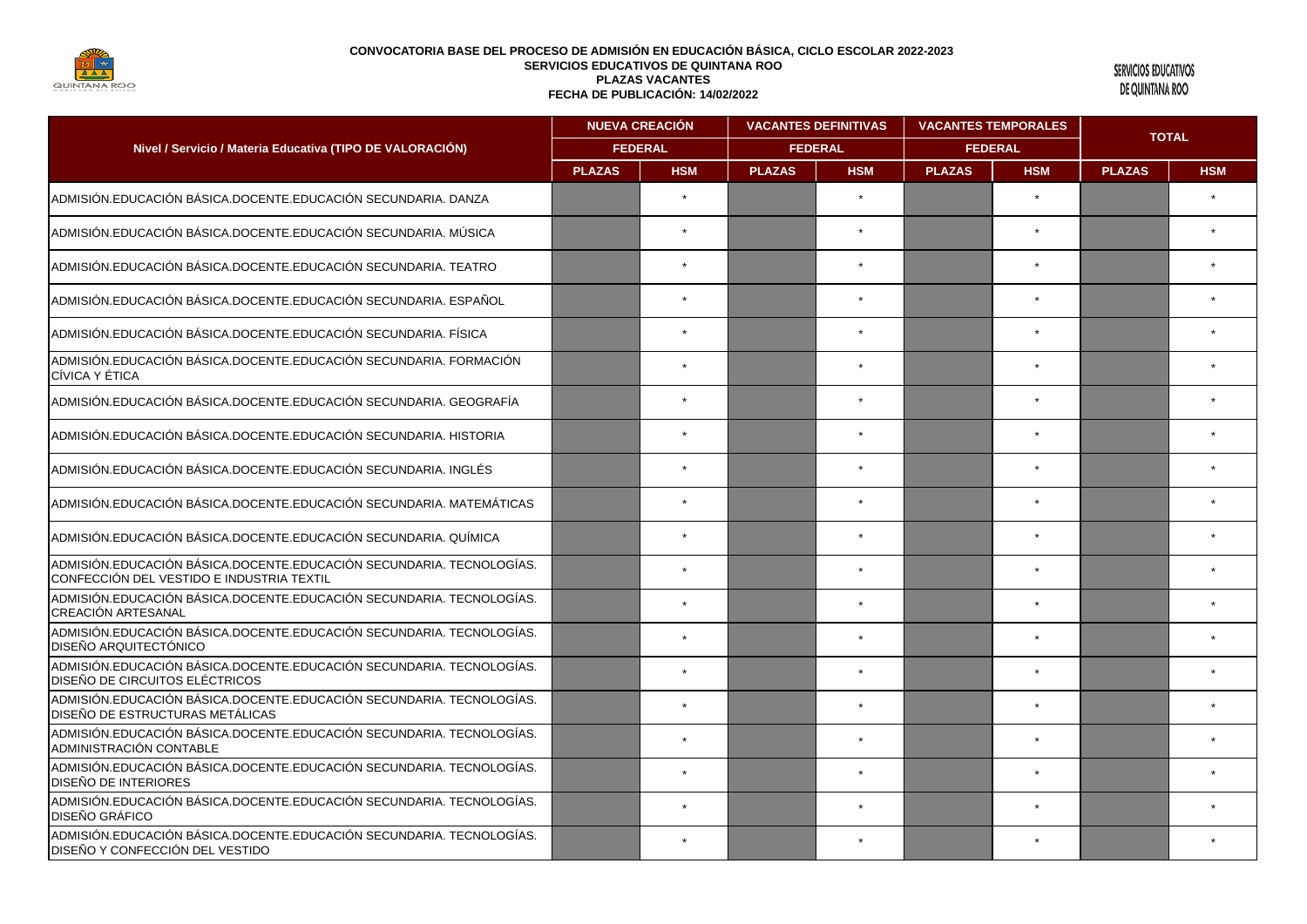

SERVICIOS EDUCATIVOS DE QUINTANA ROO

|                                                                                                                                                                        | <b>NUEVA CREACIÓN</b><br><b>FEDERAL</b> |            | <b>VACANTES DEFINITIVAS</b><br><b>FEDERAL</b> |            | <b>VACANTES TEMPORALES</b><br><b>FEDERAL</b> |            | <b>TOTAL</b>  |            |
|------------------------------------------------------------------------------------------------------------------------------------------------------------------------|-----------------------------------------|------------|-----------------------------------------------|------------|----------------------------------------------|------------|---------------|------------|
| Nivel / Servicio / Materia Educativa (TIPO DE VALORACIÓN)                                                                                                              |                                         |            |                                               |            |                                              |            |               |            |
|                                                                                                                                                                        | <b>PLAZAS</b>                           | <b>HSM</b> | <b>PLAZAS</b>                                 | <b>HSM</b> | <b>PLAZAS</b>                                | <b>HSM</b> | <b>PLAZAS</b> | <b>HSM</b> |
| ADMISIÓN EDUCACIÓN BÁSICA DOCENTE EDUCACIÓN SECUNDARIA. TECNOLOGÍAS.<br><b>DISEÑO Y MECÁNICA AUTOMOTRIZ</b>                                                            |                                         | $\star$    |                                               |            |                                              | $\star$    |               |            |
| ADMISIÓN.EDUCACIÓN BÁSICA.DOCENTE.EDUCACIÓN SECUNDARIA. TECNOLOGÍAS.<br><b>DUCTOS Y CONTROLES</b>                                                                      |                                         |            |                                               |            |                                              |            |               |            |
| ADMISIÓN.EDUCACIÓN BÁSICA.DOCENTE.EDUCACIÓN SECUNDARIA. TECNOLOGÍAS.<br>ELECTRÓNICA, COMUNICACIÓN Y SISTEMAS DE CONTROL                                                |                                         | $\star$    |                                               |            |                                              |            |               |            |
| ADMISIÓN.EDUCACIÓN BÁSICA.DOCENTE.EDUCACIÓN SECUNDARIA. TECNOLOGÍAS.<br><b>AGRICULTURA</b>                                                                             |                                         | $\star$    |                                               | $\star$    |                                              | $\star$    |               |            |
| ADMISIÓN.EDUCACIÓN BÁSICA.DOCENTE.EDUCACIÓN SECUNDARIA. TECNOLOGÍAS.<br><b>LESTÉTICA Y SALUD CORPORAL</b>                                                              |                                         |            |                                               |            |                                              |            |               |            |
| ADMISIÓN.EDUCACIÓN BÁSICA.DOCENTE.EDUCACIÓN SECUNDARIA. TECNOLOGÍAS.<br>INFORMÁTICA                                                                                    |                                         | $\star$    |                                               | $\star$    |                                              |            |               |            |
| ADMISIÓN.EDUCACIÓN BÁSICA.DOCENTE.EDUCACIÓN SECUNDARIA. TECNOLOGÍAS.<br>IINSTALACIONES ELÉCTRICAS                                                                      |                                         | $\star$    |                                               | $\star$    |                                              | $\star$    |               |            |
| ADMISIÓN.EDUCACIÓN BÁSICA.DOCENTE.EDUCACIÓN SECUNDARIA. TECNOLOGÍAS.<br><b>MECÁNICA AUTOMOTRIZ</b>                                                                     |                                         |            |                                               |            |                                              |            |               |            |
| ADMISIÓN EDUCACIÓN BÁSICA DOCENTE EDUCACIÓN SECUNDARIA. TECNOLOGÍAS.<br><b>OFIMÁTICA</b>                                                                               |                                         | $\star$    |                                               |            |                                              |            |               |            |
| ADMISIÓN EDUCACIÓN BÁSICA DOCENTE EDUCACIÓN SECUNDARIA. TECNOLOGÍAS.<br>PECUARIA                                                                                       |                                         | $\star$    |                                               | $\star$    |                                              | $\star$    |               |            |
| ADMISIÓN.EDUCACIÓN BÁSICA.DOCENTE.EDUCACIÓN SECUNDARIA. TECNOLOGÍAS.<br>PREPARACIÓN Y CONSERVACIÓN DE ALIMENTOS                                                        |                                         |            |                                               |            |                                              |            |               |            |
| ADMISIÓN.EDUCACIÓN BÁSICA.DOCENTE.EDUCACIÓN SECUNDARIA. TECNOLOGÍAS.<br>PREPARACIÓN, CONSERVACIÓN E INDUSTRIALIZACIÓN DE ALIMENTOS AGRÍCOLAS                           |                                         |            |                                               |            |                                              |            |               |            |
| ADMISIÓN EDUCACIÓN BÁSICA DOCENTE EDUCACIÓN SECUNDARIA. TECNOLOGÍAS.<br>IPREPARACIÓN. CONSERVACIÓN E INDUSTRIALIZACIÓN DE ALIMENTOS (AGRÍCOLAS.<br>CÁRNICOS Y LÁCTEOS) |                                         |            |                                               |            |                                              |            |               |            |
| ADMISIÓN.EDUCACIÓN BÁSICA.DOCENTE.EDUCACIÓN SECUNDARIA. TECNOLOGÍAS.<br>PREPARACIÓN, CONSERVACIÓN E INDUSTRIALIZACIÓN DE ALIMENTOS PECUARIOS<br>(CÁRNICOS)             |                                         |            |                                               |            |                                              |            |               |            |
| ADMISIÓN.EDUCACIÓN BÁSICA.DOCENTE.EDUCACIÓN SECUNDARIA. TECNOLOGÍAS.<br>PREPARACIÓN, CONSERVACIÓN E INDUSTRIALIZACIÓN DE ALIMENTOS PECUARIOS<br>(LÁCTEOS)              |                                         | $\star$    |                                               |            |                                              |            |               |            |
| ADMISIÓN.EDUCACIÓN BÁSICA.DOCENTE. EDUCACIÓN SECUNDARIA. TECNOLOGÍAS.<br><b>APICULTURA</b>                                                                             |                                         | $\star$    |                                               |            |                                              |            |               |            |
| ADMISIÓN.EDUCACIÓN BÁSICA.DOCENTE.EDUCACIÓN SECUNDARIA. TECNOLOGÍAS.<br><b>SERVICIOS TURÍSTICOS</b>                                                                    |                                         | $\star$    |                                               |            |                                              | $\star$    |               |            |
| ADMISIÓN. EDUCACIÓN BÁSICA. DOCENTE. EDUCACIÓN SECUNDARIA. TECNOLOGÍAS.<br><b>TURISMO</b>                                                                              |                                         | $\star$    |                                               |            |                                              |            |               |            |
| ADMISIÓN. EDUCACIÓN BÁSICA. DOCENTE. EDUCACIÓN SECUNDARIA. TECNOLOGÍAS.<br><b>CARPINTERÍA</b>                                                                          |                                         | $\star$    |                                               |            |                                              |            |               |            |